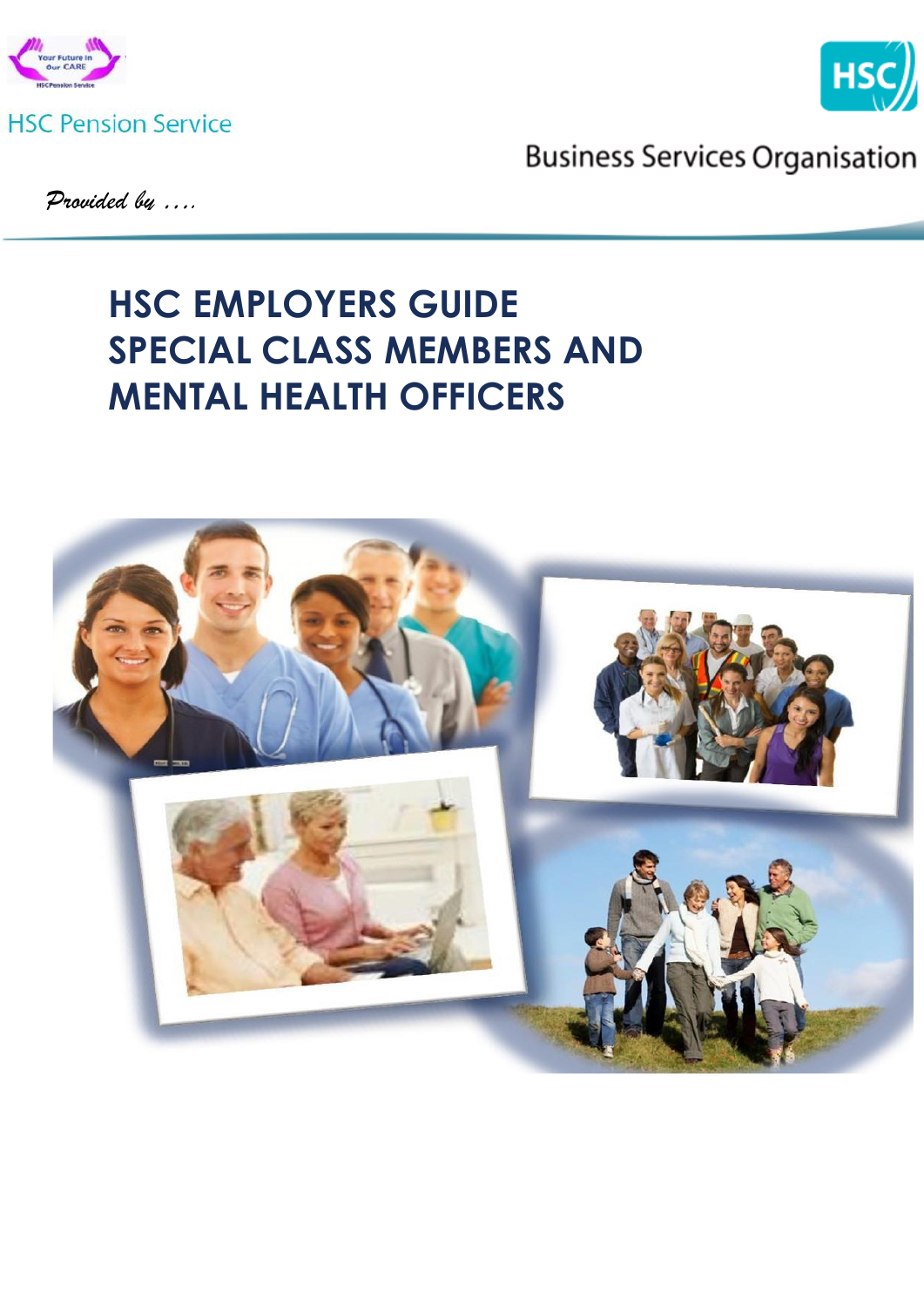# **1. Mental Health Officers – 1995 section members only**

Mental Health Officers (MHOs) status applies to certain groups of staff who were members of the scheme prior to 1 April 1995 subject to certain conditions. It is given in recognition of the nature of the work undertaken by the member. From 1 April 1995, MHO status is no longer available to new members, however existing members have a right to retain it, providing they do not have a break in HSC pensionable employment of five years or more and continue to work in an employment which attracts MHO status and remain members of the 1995 section of the scheme. MHO status is not available in the 2008 section or the 2015 scheme.

# **Eligibility**

MHO status is defined in scheme regulations as:

An officer working whole time on the medical or nursing staff, (including nurse managers as above) of a hospital used wholly or partly for the treatment of people suffering from mental disorder, who devotes all, or almost all, of their time to the treatment or care of people suffering from mental disorder;

 Any officer employed in such a hospital or Unit, ward, area, site, etc, or who has subsequently transferred to care in the community, who is within a class or description of officers designated by the scheme regulations as MHO for this purpose

And

 A specialist (definition agreed by employer) in part-time HSC employment who devotes all, or almost all, of their time to the treatment or care of people suffering from mental disorder and who satisfies the requirement of the scheme regulations.

From 8 April 1976, scheme members employed full-time who held MHO status may also retain that status on the move to part-time employment provided that;

- There is a break of less than 5 years in their service
- They receive no scheme benefits; and
- There is no actual change in the duties performed.